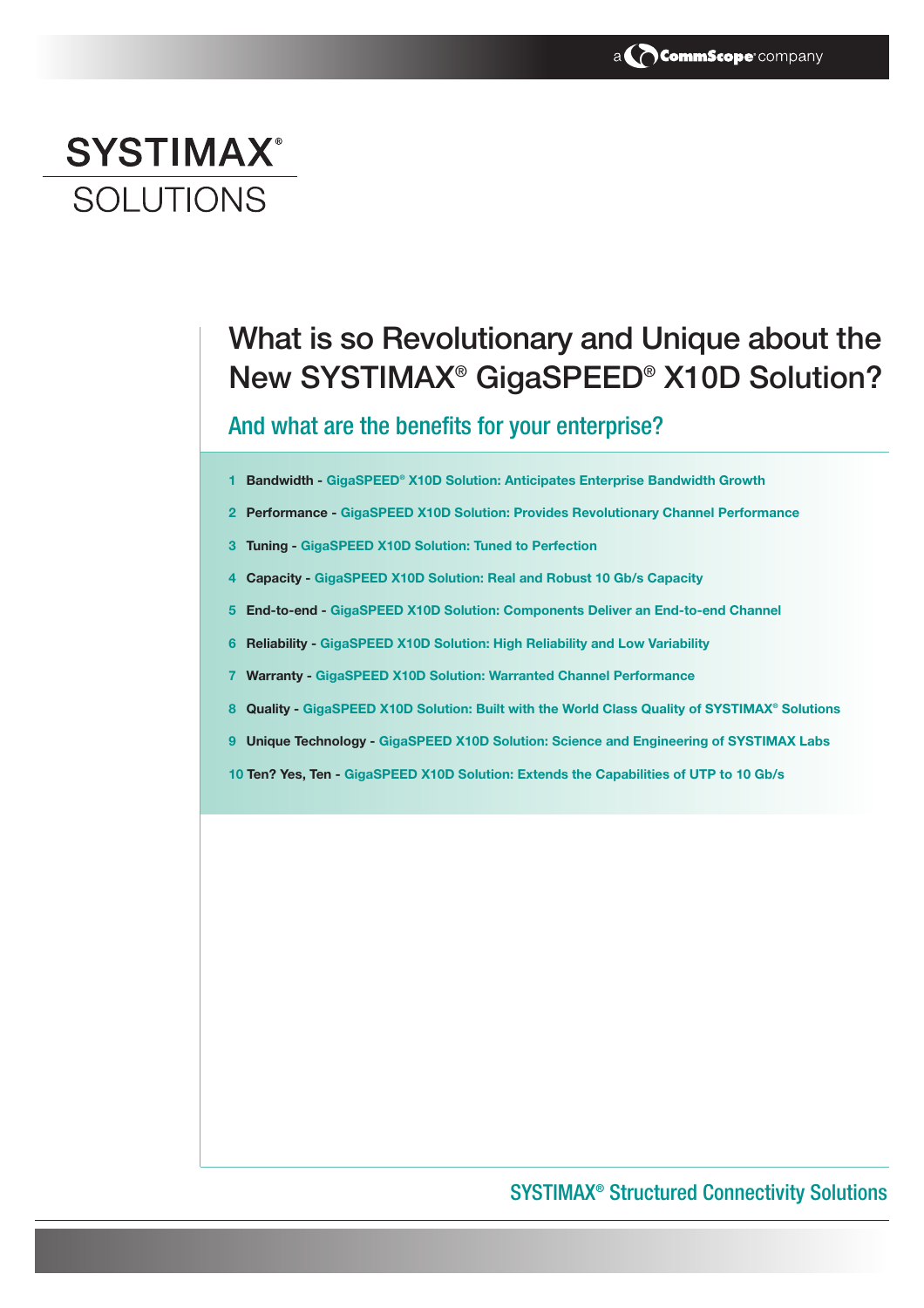#### **1 Anticipates Enterprise Bandwidth Growth**

Advances in processing capabilities invite software developers to create powerful new software products with ever increasing bandwidth requirements. Just as they capitalize on higher computer CPU performance, developers are expected to take advantage of new and faster networking technologies. Couple this with the declining cost of gigabit interfaces and how they are becoming standard in most new computers, and gigabit networking is already a reality to the desktop. Forward-thinking enterprise managers need to consider what the next step will be.

Large enterprises are also faced with a growing need for higher bandwidth in the horizontal and backbone network to support such applications as Storage Area Networks, Network Attached Storage, high performance computing and grid computing. Even if these applications attain just 10% of the PC's network traffic potential, as current rates of processor speed increase, we believe 10 Gb/s desktop communication is within a planning horizon of five to ten years. Therefore, from a cabling infrastructure perspective, installing the GigaSPEED X10D Solution can be inexpensive insurance against an unpredictable future.

#### **2. Provides Revolutionary Channel Performance**

The flow of information is the life-blood of today's business world. A system that increases the bandwidth, throughput and operational efficiency of the network can yield tremendous benefits to an organization – and that is just for today's applications. The performance of the GigaSPEED X10D Solution is also engineered to meet the rapidly emerging enterprise applications of tomorrow.

The data-carrying capability of a structured cabling system is affected by a number of potential impairments. The GigaSPEED X10D Solution provides unprecedented performance for key parameters such as insertion loss and all forms of crosstalk, both within and between channels, yielding improved bandwidth, data throughput and network efficiency.

#### **3 Tuned to Perfection**

The GigaSPEED X10D Solution is a tuned system, optimized to deliver high levels of performance margin. We believe this far exceeds the performance achieved by Category 6/ Class E standards compliance. SYSTIMAX Solutions™ maintains that building the world's best and most complete cabling solution requires the world's best research, design and analytical tools. The scientists and engineers of SYSTIMAX® Labs have developed the most advanced design and testing technology; Modal Decomposition Modeling (MDM), Connector Field Pattern Modeling (CFPM) and Cable Twist Accuracy Technology (CTAT) in the industry. This combination of tools allows a greater insight into the performance characteristics of every channel component with a precision that we believe no other company can match. It is these tools and engineering excellence that allows SYSTIMAX Labs to create end-to-end channel solutions with tuned performance that leads the structured cabling industry.

#### **4 Real and Robust 10 Gb/s Capacity**

10 Gb/s LAN transmission capacity is a function of channel performance, frequency band of the coding scheme, transmitter signal levels, Digital Signal Processing (DSP) techniques and the required bit error rate (BER). Improvements in one or more areas affect and/or rely upon improvements in others. The composite performance of the GigaSPEED X10D cabling channel and the DSP compensation techniques (proposed for 10GBASE-T) results in a Shannon capacity of approximately 18 Gb/s for a 100 meter channel. This theoretical capacity is backed by real channel performance capable of meeting the latest 10GBASE-T requirements.

The GigaSPEED X10D Solution exhibits revolutionary channel Alien Crosstalk suppression in excess of the IEEE Model 1 requirements established for UTP, while continuing the SYSTIMAX SCS heritage of superior channel margin for Near End Crosstalk (NEXT), Far End Crosstalk (FEXT) and other internal parameters. In addition, the GigaSPEED X10D Solution exhibits far superior channel insertion loss up to 500 MHz in excess of the current Category 6/Class E and even Class F standards and, more importantly, the IEEE Model 1 insertion loss requirements. All this has been tested and proven in what is viewed as worst-case real life installation channel configurations, known as the '6-around-1' cable configuration.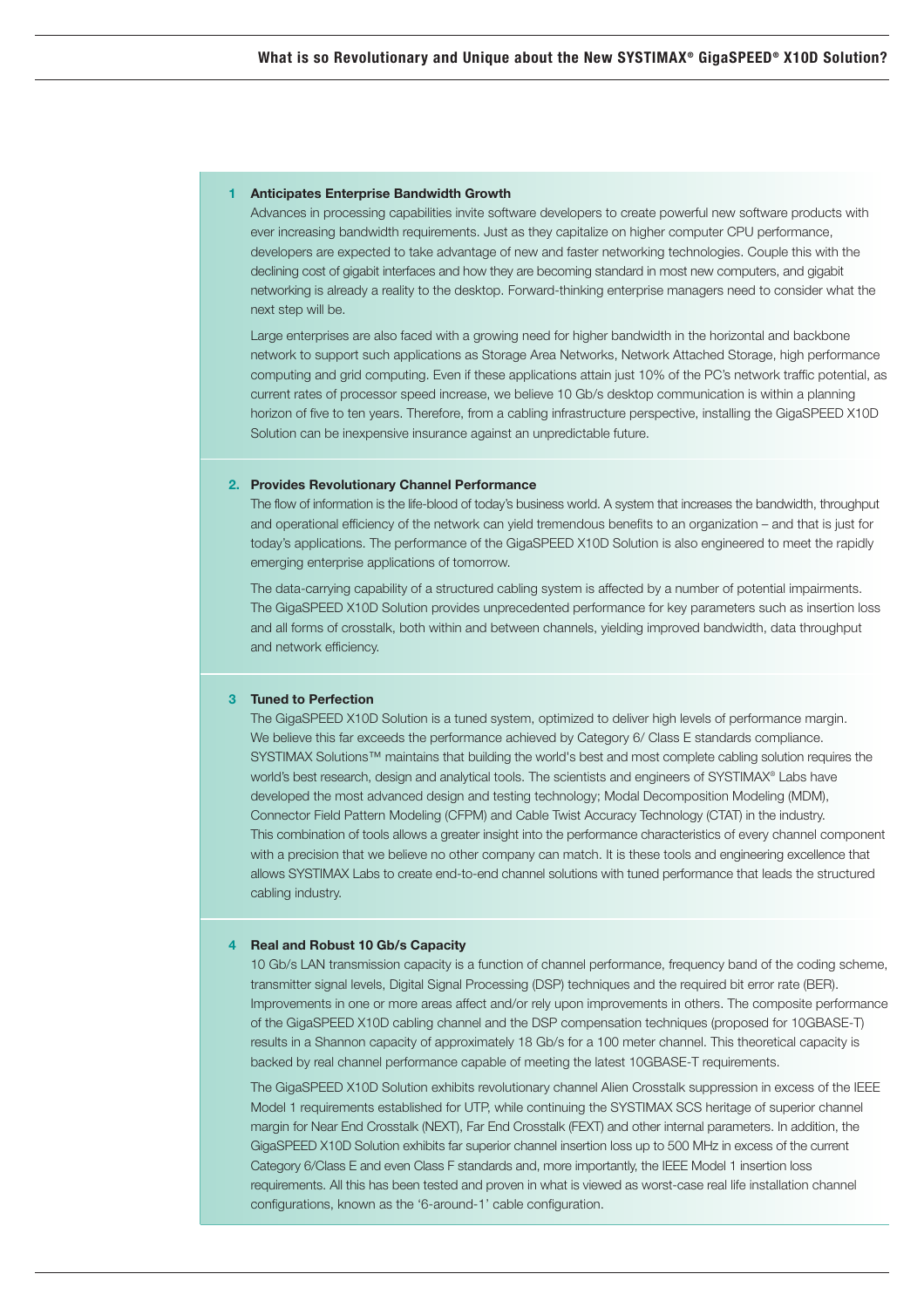#### **5 Components Deliver an End-to-end Channel**

The type of the components used in a system can affect the composite performance of the total system. Overall performance can also be decreased by any mismatches between the patch cords, connectors and horizontal cable. The GigaSPEED X10D Solution addresses performance by being a complete solution that offers a new innovative patching system together with a wide range of traditional round cables and cordage, including plenum, PVC, and LSZH (low smoke zero halogen) types. With any combination of these in a channel with up to four connectors, end-to-end performance is warranted to exceed Category 6A/Class E, specifications. GigaSPEED X10D cables and components are also fully backward compatible with other SYSTIMAX cabling systems.

#### **6 High Reliability, Low Variability**

The "weak link" in any cabling channel is found at the connection points and is magnified at the higher frequencies being considered with 10GBASE-T. The solution to this problem can be to perfectly match backward compatible patch plugs and jacks. In the GigaSPEED X10D plugs, the termination of patch cable pairs inside the plugs is tightly controlled to reduce variability to a negligible level.

In the new GigaSPEED X10D jacks, additional patent pending crosstalk cancellation techniques unique in the industry have been incorporated. Just like the new plug design, the new jack design is fully backward compatible with existing plugs while still raising the performance of the mated connection. When combined with the GigaSPEED X10D GS10E cord and 91-series cable, laboratory tests prove that the channel exceeds performance requirements of Augmented Category 6 up to 500 MHz.

#### **7 Warranted Channel Performance**

The GigaSPEED X10D Solution is backed by the SYSTIMAX SCS 20-year Extended Product Warranty and Applications Assurance.

The SYSTIMAX SCS tradition is to make clear guaranteed performance statements, not claiming "typical" or "average" values or based on only selected frequencies or channels with fewer than 4 connections. SYSTIMAX GigaSPEED X10D performance statements relate to worst-case data, and across the full frequency range up to 500 MHz, and based on the '6-around-1' cable bundle configuration.

#### **8 World Class Quality of SYSTIMAX Solutions**

The GigaSPEED X10D Solution is built to provide high quality as well as high performance. Application support and quality of transmission are essential, but organizations also need the assurance that they are dealing with a quality solution available worldwide and from a quality organization that will be there to support them wherever and whenever they need assistance. Our commitment to supporting customers and BusinessPartners with world class quality has made SYSTIMAX SCS the solution against which other cabling systems are most often measured.

#### **9 The Science and Engineering of SYSTIMAX Labs**

We believe it is our unique understanding of the science behind cabling, transmission systems and applications that sets us apart from our competitors. The SYSTIMAX SCS tradition is one of innovation in Research and Development, utilizing unique world-class design and analysis tools to understand and advance end-to-end infrastructure performance. This leading scientific capability allows every aspect of cabling performance to be fine-tuned for maximum performance and reliability. The GigaSPEED X10D Solution is the latest in a long line of SYSTIMAX developments, setting a new benchmark for UTP channel performance.